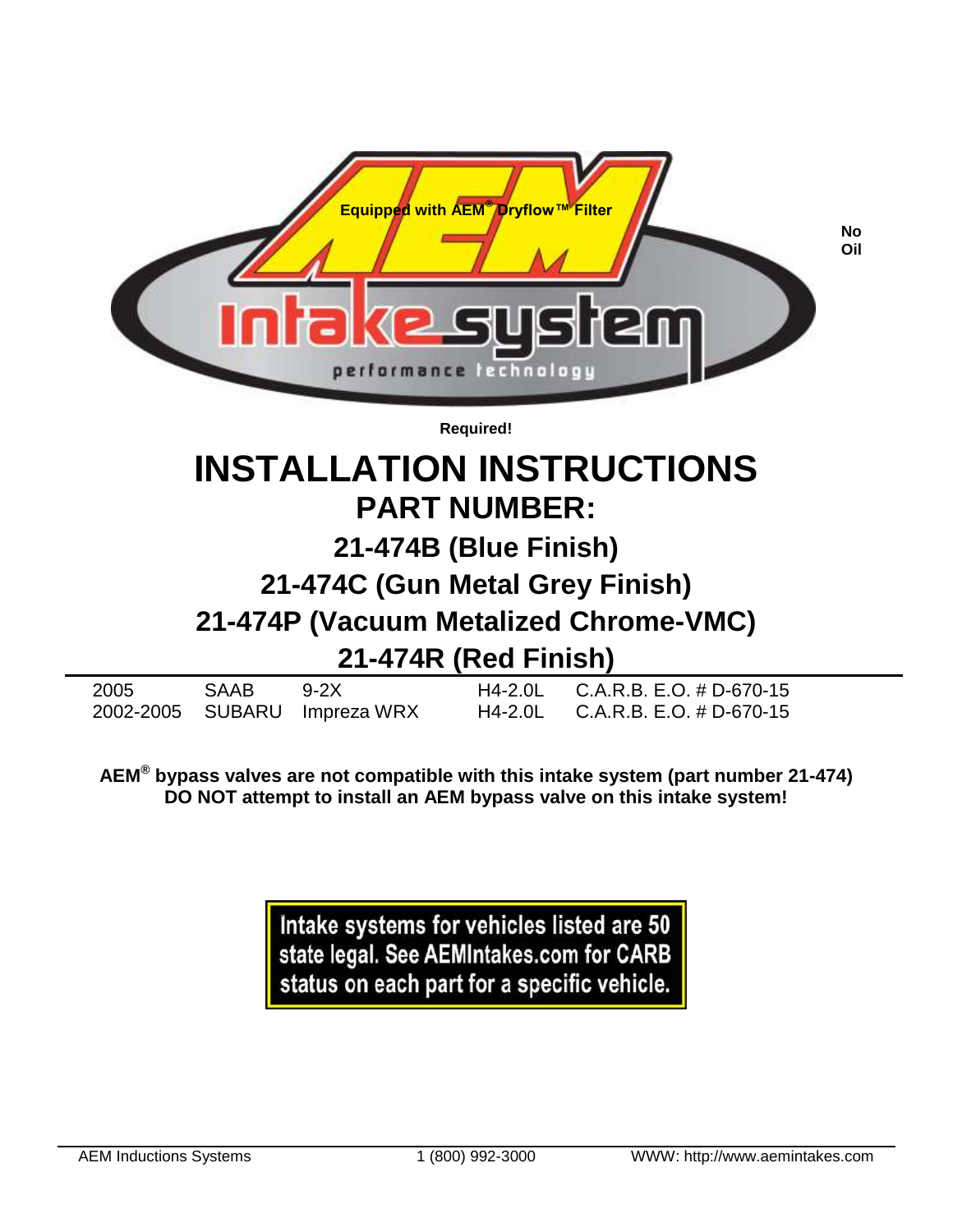### **PARTS LIST**

| <b>Description</b>                   | Qty. | <b>Part Number</b> |
|--------------------------------------|------|--------------------|
| Element Parts Kit 3.00 X 5" Dry Ele. |      | 21-203DK           |
| <b>Upper Pipe</b>                    |      | 2-545              |
| Lower Pipe                           |      | 2-546              |
| Hose, Adapter 2.75/3.00 X 3" Bl.     |      | 5-273              |
| Hose, Hump 2.75/2.75x3.00"           |      | 5-575              |
| Rubber Edge Trim 15"                 |      | 8-3015             |
| Zip Tie, 8" Tree Push-Mnt.           |      | $1 - 127$          |
| Washer, M10 X 20mm X 2mm             |      | 1-3022             |
| 1/2" Bnd. Hose Clamp, 2.31-3.25"     | 3    | 9444               |
| 1/2" Bnd. Hose Clamp, 2.56"-3.50"    |      | 9448               |
| 1/2" Bnd. Hose Clamp, 2.90"-3.75"    | 4    | 9452               |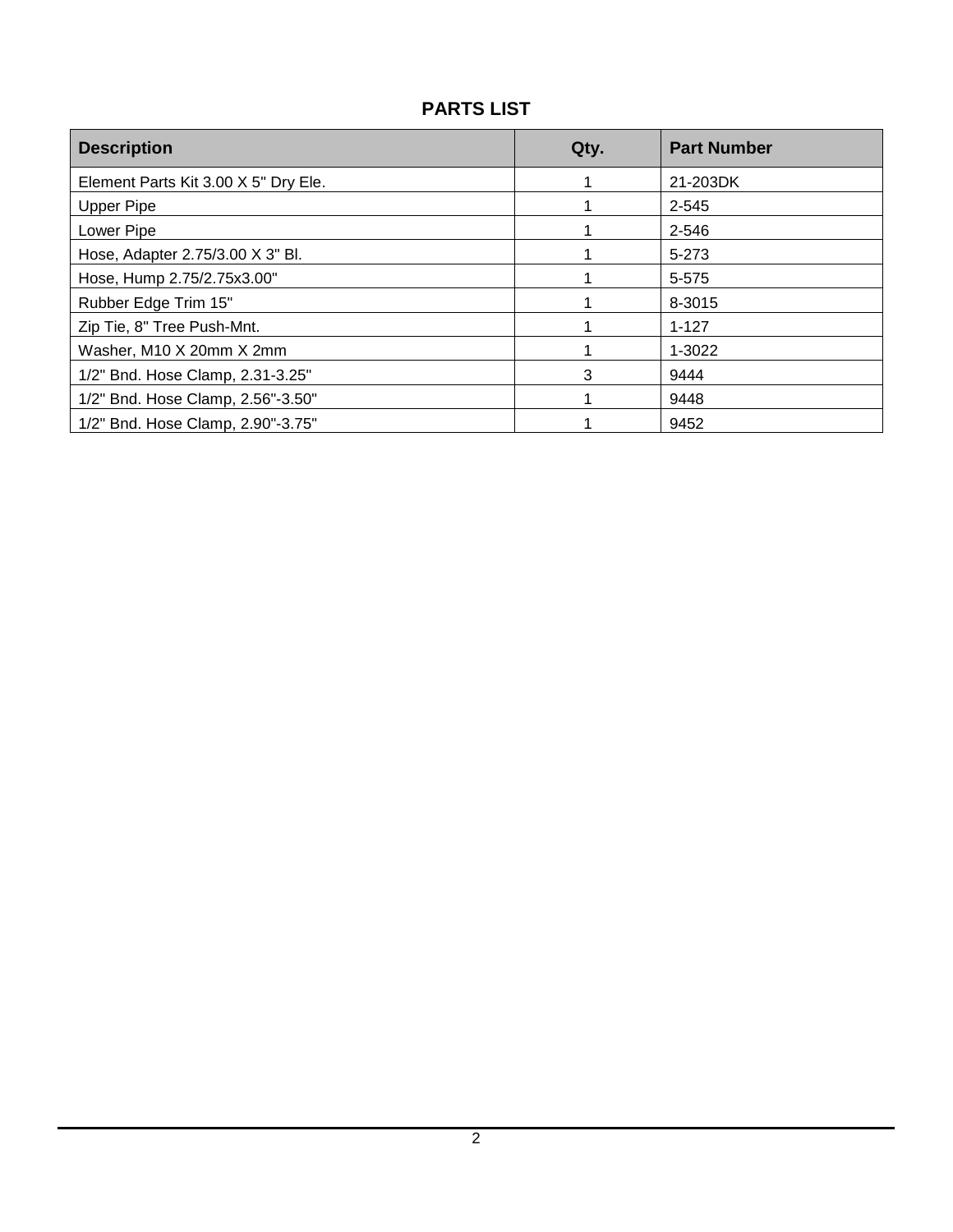**Read and understand these instructions BEFORE attempting to install this product. Failure to follow installation instructions and not using the provided hardware may damage the intake tube, throttle body and engine.**

**The AEM® intake system is a performance product that can be used safely during mild weather conditions. During harsh and inclement weather conditions, you must return your vehicle to stock OEM airbox and intake tract configuration. Failure to follow these instructions will void your warranty.**

#### **1. Preparing Vehicle**

- a. Make sure vehicle is parked on level surface.
- b. Set parking brake.
- c. If engine has run in the past two hours, let it cool down.
- d. Disconnect negative battery terminal.
- e. Do not discard stock components after removal of the factory system.

### **2. Removal of stock system**

- a. Above the airbox, remove the two twist locks and plastic cover.
- b. Remove the two mounting bolts holding the air inlet scoop and remove the scoop from the vehicle. **(Fig. 1)**
- c. Loosen the two hose clamps on the stock air inlet tube and remove it.

**NOTE: The cable for the cruise control unit is held in place by a clip that is molded in to the stock air inlet tube. Be sure to remove the cable from this clip before removing the tube from the vehicle.**

- d. Unplug the harness from the MAF sensor. Remove the coolant hoses from the clips molded into the top of the airbox.
- e. Down on the frame rail, there are bolts on each side of the airbox that secure it in place. Remove the two bolts and the air filter box assembly.





Fig. 1 Fig. 2



f. **Raise the front of the vehicle with a jack. Refer to your owner's manual for proper jack and jack stand placement to properly support vehicle. Support your vehicle using properly rated jack stands before wheel removal or while working under the vehicle.**

#### **NEVER WORK UNDER A VEHICLE WITHOUT USING JACK STANDS.**

Remove the two plastic clips holding the wheel well liner to the underside of the vehicle's passenger side bumper. **(Fig. 3)**

g. With the front wheels turned all the way to the right, locate the fender liner's plastic clips. Remove these clips to detach the fender liner from the passenger side wheel well. **(Fig.4)**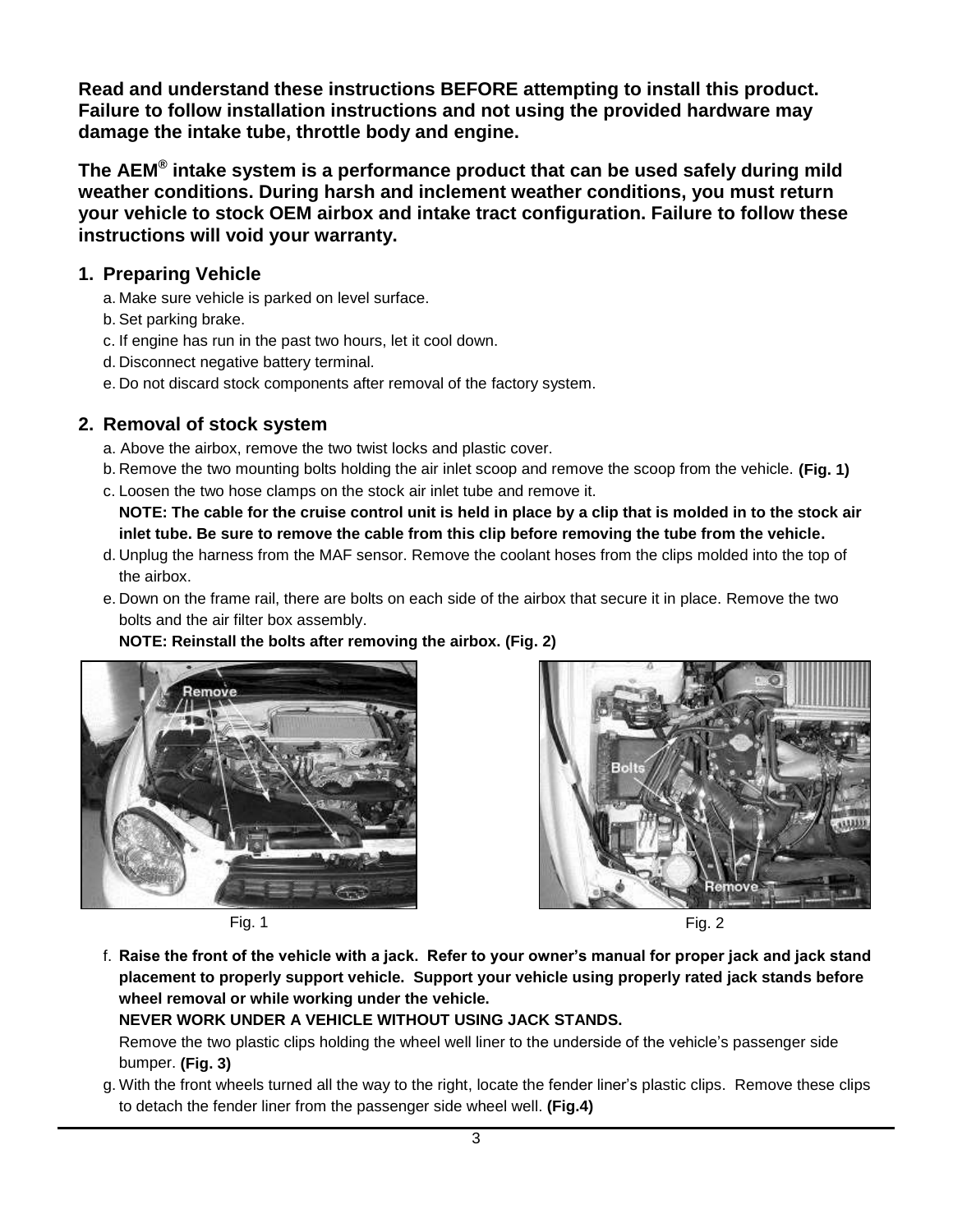

Fig. 3



Fig. 4

- h. Remove the nut holding the resonator box to the inner fender. **(Fig. 5)**
- i. Pull the wheel well liner down and towards the back of the car. Locate the bracket, just behind the driving light, holding the resonator box on the underside of the passenger's side bumper cavity. Remove the nut and the resonator box from the vehicle. **(Fig. 6)**



Fig. 5 Fig. 6

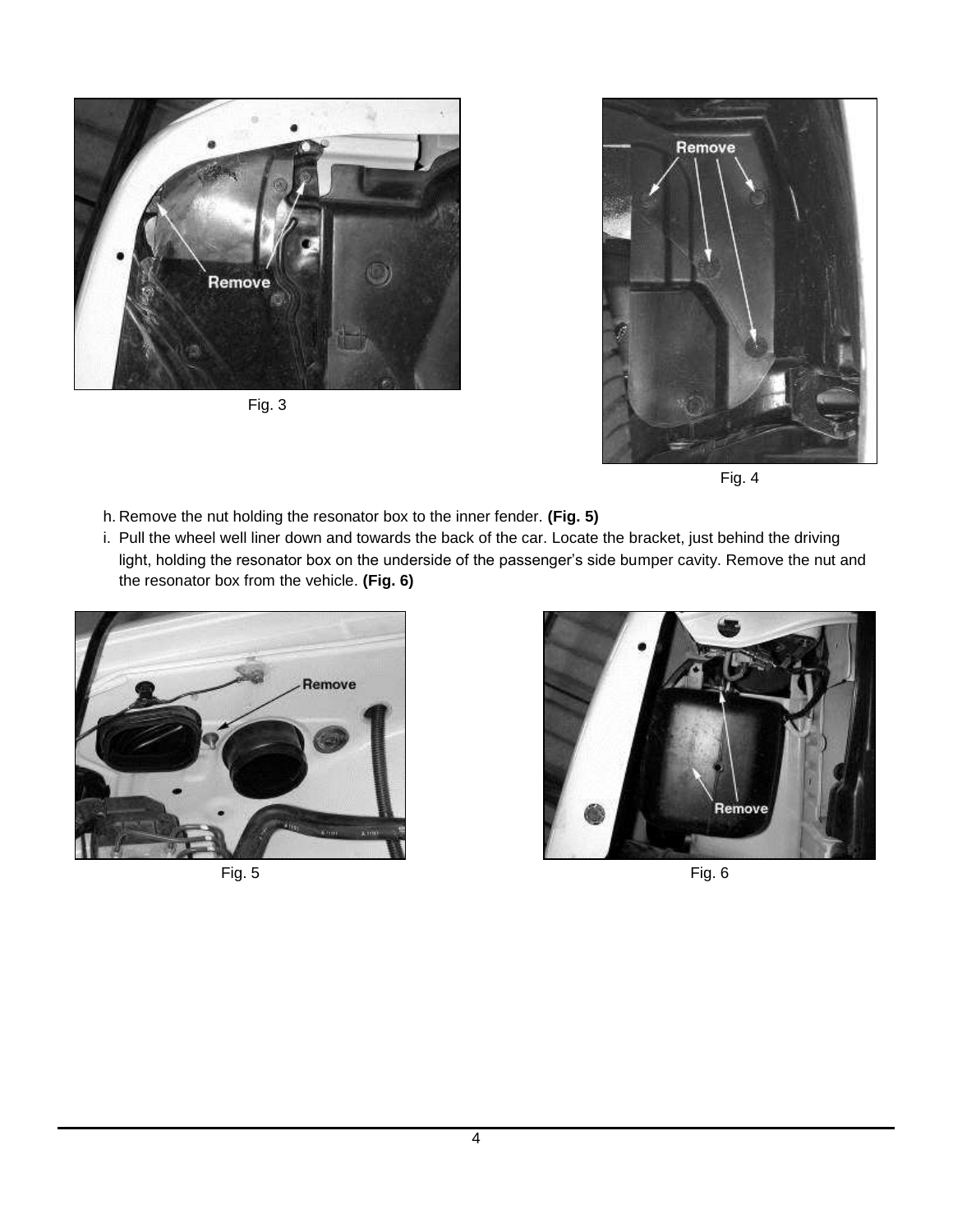### **3. Installation of AEM® Intake System**

- a. When installing the intake system, do not completely tighten the hose clamps or mounting hardware until instructed to do so.
- b. Check to see that the inside of the AEM $^{\circledast}$  inlet pipe and air filter are clean and free from any debris or obstructions.
- c. Install the 2.75" hump hose onto the turbo inlet tube using a #44 hose clamp. **(Fig. 7)**
- d. Place the other 2.75" hose clamp onto the other end of the coupler.
- e. Install the rubber edge trim around the edge of the hole that passes through the fender. **NOTE: The edge trim will need to be cut to size. (Fig. 8)**





Fig. 7 Fig. 8

- f. In the bumper cavity, locate the nut holding the ABS unit to the fender well and remove it. **(Fig. 9)**
- g. Place the supplied washer onto the stud coming through the fender well. **(Fig. 10)**







Fig. 9 Fig. 10

- h. From underneath the car, install the AEM® lower inlet pipe into the passenger side bumper cavity. The end bent to 90° should pass through the hole in the fender well. (Fig. 11)
- i. Align the mounting bracket of the AEM<sup>®</sup> inlet pipe onto the threaded stud coming through the fender well. Install the nut removed earlier onto the stud to secure the inlet pipe in place. Do not completely tighten the nut.
- j. Install the AEM® air filter using a #52 hose clamp. **(Fig. 12)**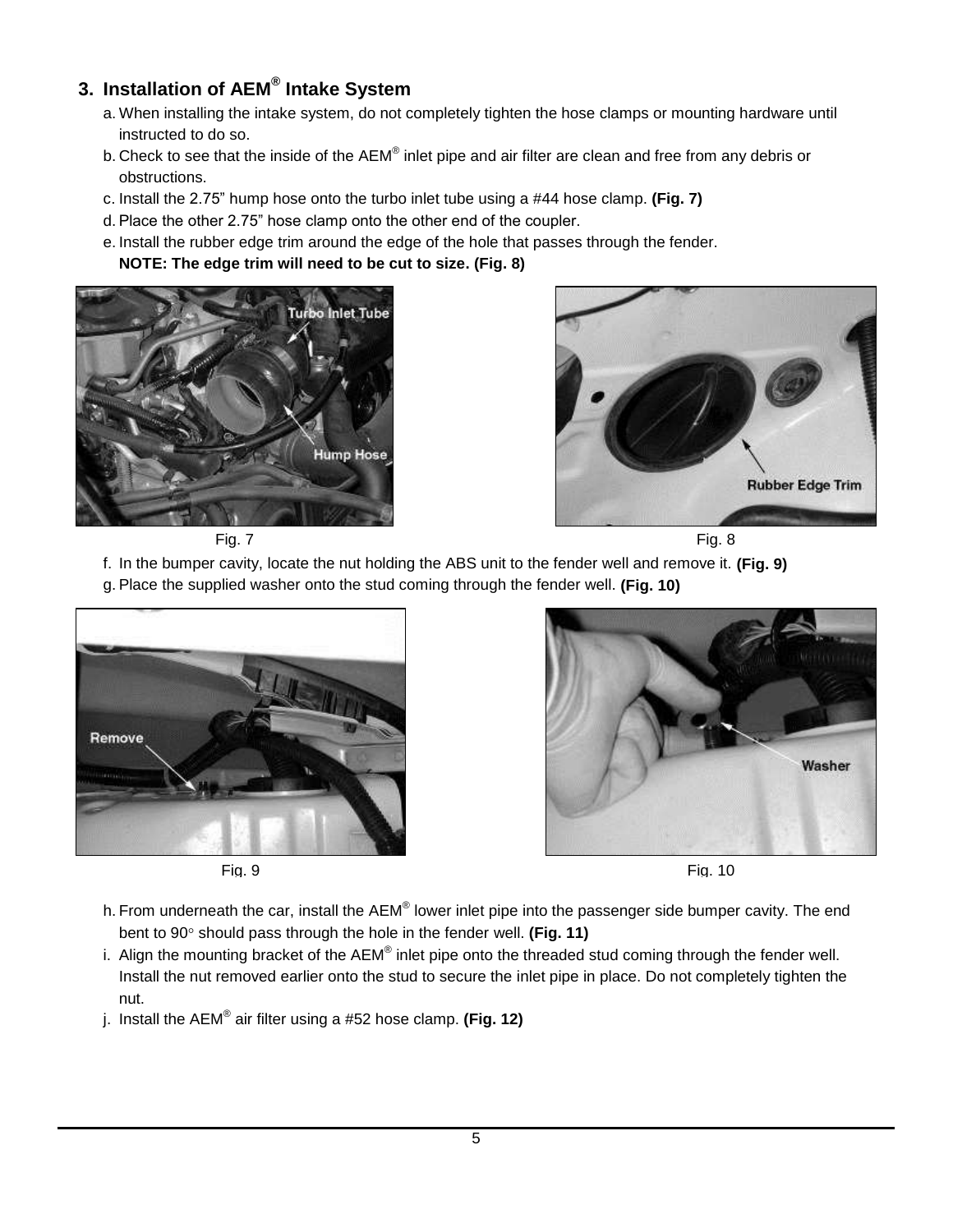





Fig. 11 Fig. 12

- k. Remove the MAF sensor from the stock airbox assembly. **(Fig. 13)**
- I. Using the screws removed in the previous step, install the MAF sensor onto the AEM® upper inlet pipe. The MAF sensor connector should be positioned as figure 14 illustrates. **(Fig. 14)**
- m. Install the reducer hose and hose clamp onto the intake pipe as fig 14 illustrates. The intake pipe should not protrude past the step inside of the reducer hose. **(Fig. 14)**







- n. Place a 3.00" hose clamp onto the other end of the reducer hose.
- o. From the engine compartment, install the upper inlet tube.

#### **NOTE: The inlet pipe should slide below the coolant hoses and cruise control cable.**

- p. Insert the lower inlet pipe into the reducer hose of the upper inlet pipe and then loosely secure the hose clamps. The MAF sensor plug should be oriented towards the front of the vehicle. Align the upper end of the upper inlet pipe with the hump hose that was installed in step 3c.
- q. Plug the harness back into the MAF sensor.
- r. Position the inlet pipes for proper fitment and secure hardware. Once installed the AEM® intake system should look similar to figure 15.
- s. If applicable, secure the cruise control cable to the inlet pipe's tab and secure with the provided zip tie. **NOTE: This is not necessary for the Subaru WRX STi models.**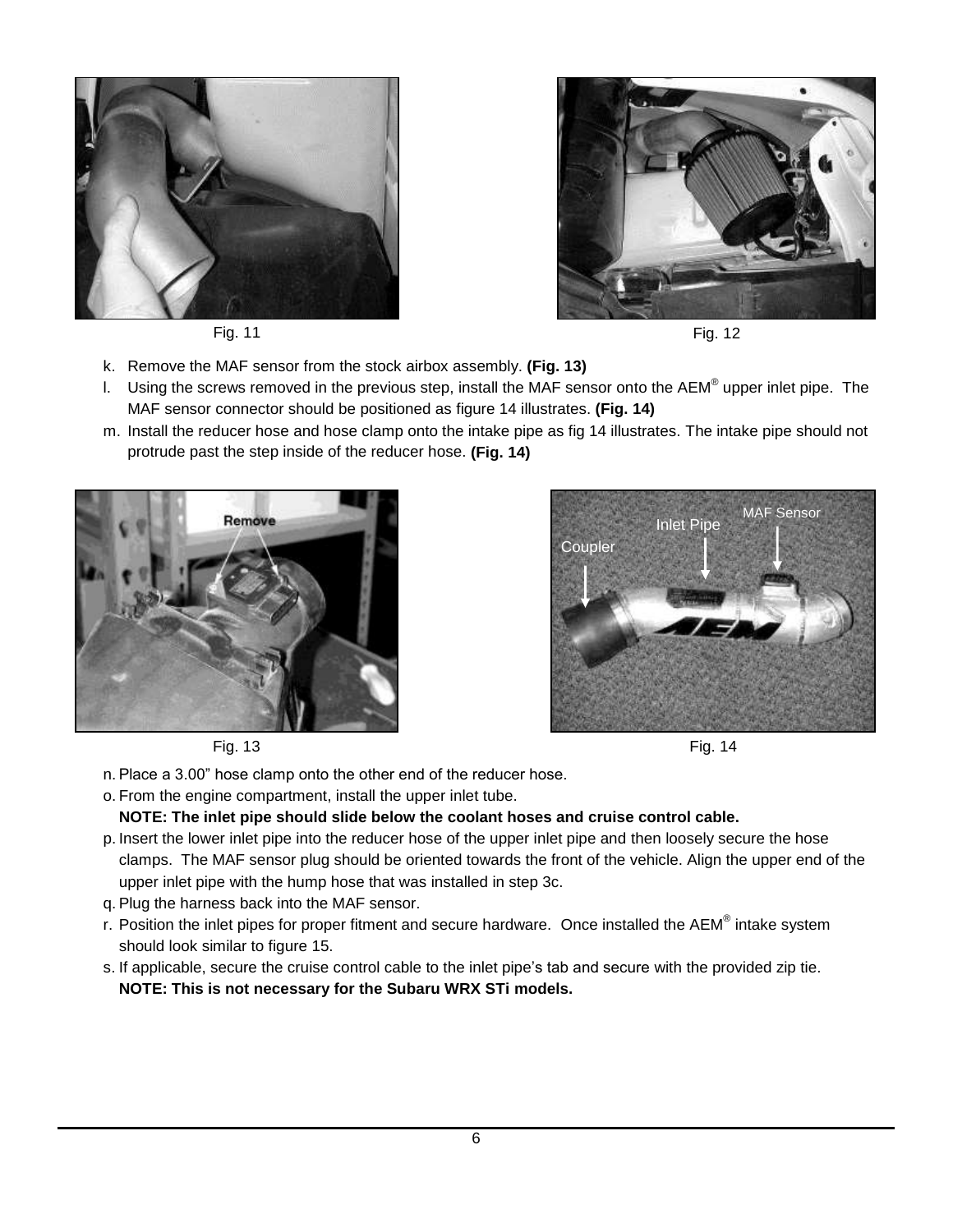

Fig. 15



### **4. Reassemble Vehicle**

a. **Fender liner and splashguard:** Install the fender liner, lower splash guard and any hardware that was removed in steps 2f through 2g.

**NOTE: Failure to install the fender liner will result in diminished performance and increase the potential for engine damage due to water ingestion in rainy conditions.**

b. Position the inlet pipes for the best fitment. Be sure that the pipes or any other components do not contact